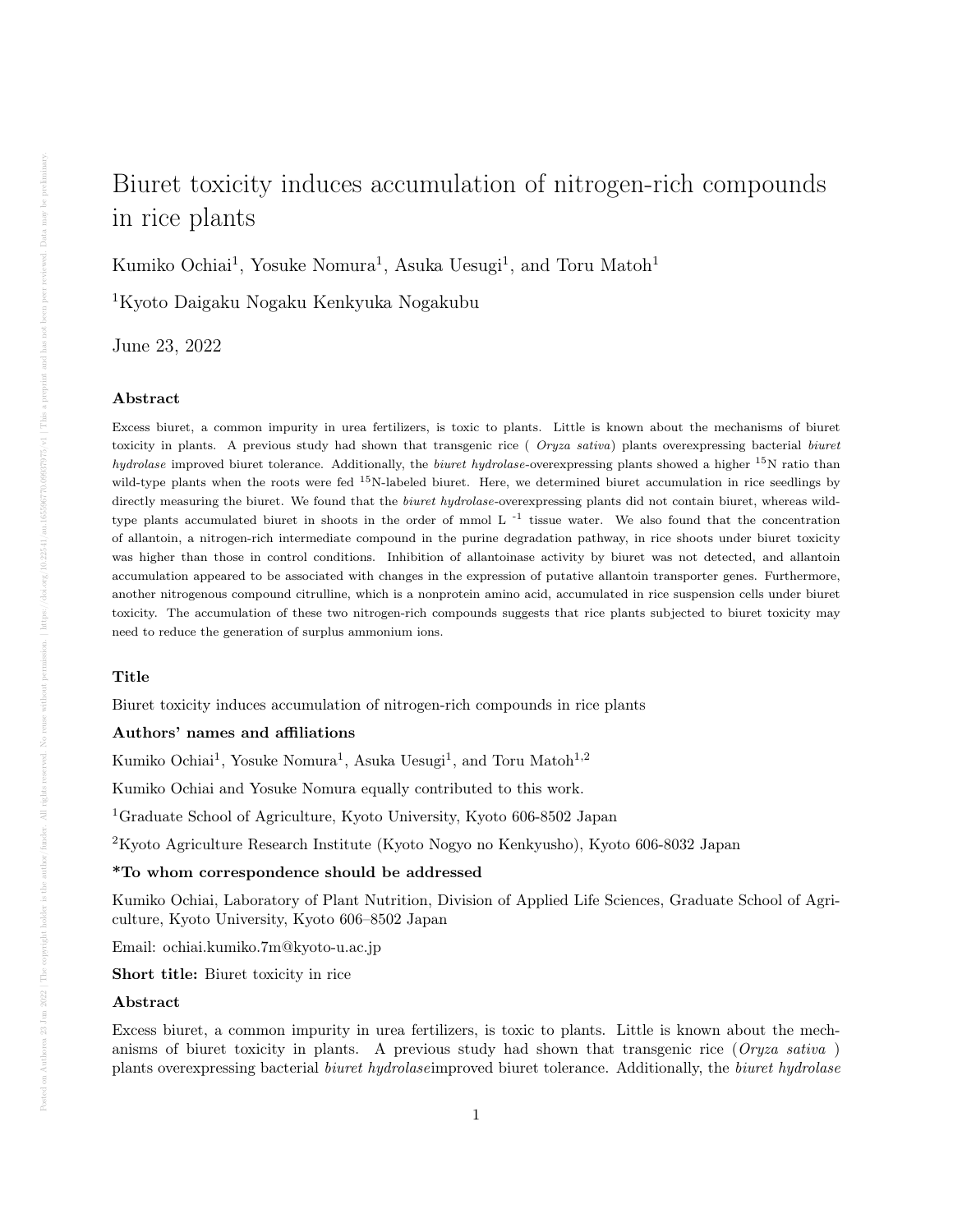-overexpressing plants showed a higher  $15N$  ratio than wild-type plants when the roots were fed $15N$ -labeled biuret. Here, we determined biuret accumulation in rice seedlings by directly measuring the biuret. We found that the biuret hydrolase -overexpressing plants did not contain biuret, whereas wild-type plants accumulated biuret in shoots in the order of mmol L-1 tissue water. We also found that the concentration of allantoin, a nitrogen-rich intermediate compound in the purine degradation pathway, in rice shoots under biuret toxicity was higher than those in control conditions. Inhibition of allantoinase activity by biuret was not detected, and allantoin accumulation appeared to be associated with changes in the expression of putative allantoin transporter genes. Furthermore, another nitrogenous compound citrulline, which is a nonprotein amino acid, accumulated in rice suspension cells under biuret toxicity. The accumulation of these two nitrogen-rich compounds suggests that rice plants subjected to biuret toxicity may need to reduce the generation of surplus ammonium ions.

## Key words: allantoin, biuret, citrulline, nitrogen, Oryza sativa, rice

## Introduction

Biuret is a common impurity in urea fertilizers. It is a byproduct of the urea granulation process and is formed by the thermal condensation of two urea molecules. When urea fertilizers are added to arable lands, biuret, a contaminant in these fertilizers, is also applied. Biuret in the soil is decomposed by microorganisms and eventually produces ammonia and carbon dioxide, relatively slow but the same as urea's fate (Aukema et al., 2020; Cameron et al., 2011; Robinson et al., 2018). Biuret is not known to be toxic to animals; however, excess biuret can stunt plant growth and cause chlorosis of leaves (Mikkelsen, 1990). Consequently, the permissible biuret concentration in many countries is 1.2% for urea fertilizers.

Previous studies on biuret toxicity have shown that it inhibits protein synthesis in plants (Ogata T. & Yamamoto M., 1959; Webster et al., 1957). A recent experiment also found that biuret toxicity can alter the expression levels of many genes involved in environmental stress response (Ochiai et al., 2020). However, the mechanisms underlying biuret toxicity are still not well understood. Clarification of this mechanism may help prevent potential plant injury.

We previously found that rice plants that were overexpressing biuret hydrolase from a soil bacterium had an enhanced biuret tolerance (Ochiai et al., 2020). The experiment used<sup>15</sup>N-labeled biuret to show that *biuret* hydrolase overexpressing plants take up more biuret than wild-type plants. However, the form of <sup>15</sup>N in plants after uptake is not known. In this study, we examined the biuret accumulation, in wild-type andbiuret hydrolase overexpressing rice plants using HPLC-UV, to understand how the biuret concentration in plants causes injury.

In addition, we hypothesized that biuret inhibits the metabolism of compounds with a similar structure, specifically ureido compounds. As an ureido, we focused on allantoin because of its multiple roles and importance to plants. Allantoin, a compound composed of a hydantoin ring and ureido group, is an intermediate in the purine degradation pathway. It contains four nitrogen (N) atoms per molecule and contributes to N recycling in plants (Soltabayeva et al., 2018). Allantoin and allantoic acid are the dominant forms of assimilated-N transported from roots to shoots through the xylem in tropical leguminous plants (Schubert et al., 1986). Many plant species accumulate allantoin under abiotic stress such as salinity, drought, and heavy metal toxicity (Casartelli et al., 2019; Kaur et al., 2021; Lescano et al., 2016; Nourimand and Todd, 2016; Watanabe et al., 2013). The accumulated allantoin can enhance the abiotic stress tolerance of plants (Watanabe et al., 2013). We investigated the effect of biuret on the accumulation and metabolism of allantoin in rice seedlings.

Furthermore, we performed a metabolome analysis using rice suspension cells to examine metabolite changes under biuret toxicity.

## Materials and methods

## Plant materials and growth conditions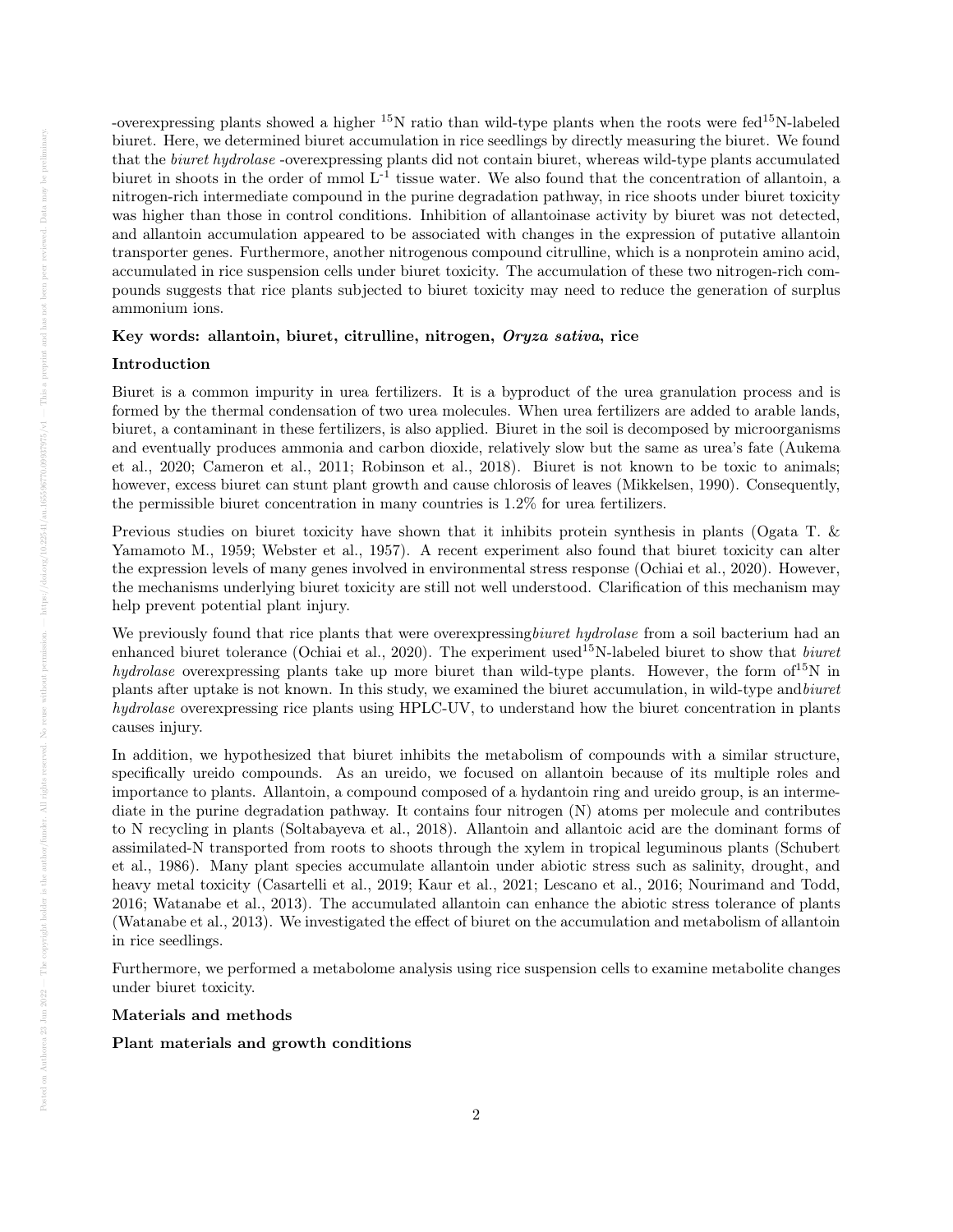Seeds of *japonica* rice (*Oryza sativa*) cultivar Nipponbare were purchased from Nouken (Kyoto, Japan). Transgenic rice lines overexpressing bacterial biuret hydrolase were developed from Nipponbare (Ochiai et al., 2020), and the T<sub>3</sub> generation was used in this study. Seeds of rice were soaked in distilled water added with fungicide (Trifumin; Nippon Soda, Tokyo, Japan) for two days. Ten seeds were sown on a mesh (18 mesh, 23 x 34 mm) stretched on a plastic slide mount and floated on a culture solution. The culture solution contained 1 mmol  $L^{-1}(NH_4)_2SO_4$ , 0.5 mmol  $L^{-1}$  KCl, 0.25 mmol  $L^{-1}KH_2PO_4$ , 0.5 mmol  $L^{-1}CaCl_2$ , 0.5 mmol  $L^{-1}MgCl_2$ , and Arnon's micronutrient (cited by Hewitt, 1966). Iron was supplied at the rate of 5 mg Fe L<sup>-1</sup> as Ethylenediamine-N,N,N',N'-tetraacetic acid iron(III) sodium salt. Biuret was added to the solution whenever necessary. The culture solution was prepared with tap water and not aerated. At most, six nets were floated in a 1-L plastic container. Plants were raised in a growth chamber (NS-280 FHW; Takayama Seisakusyo, Kyoto, Japan) under the following conditions: temperature, 30°C; photoperiod, 12 h; and light intensity,  $350 \text{ } \mu \text{mol m}^{-2} \text{ s}^{-1}$ .

The rice Oc cell suspension culture line (Baba et al., 1986) was provided by RIKEN BRC, participating in the National BioResource Project of the MEXT/AMED, Japan. The cells were maintained as described by Ochiai et al. (2020).

## Confirmation of transgene in biuret hydrolaseoverexpressing rice plants

DNA was extracted from the second leaves of individual  $T_3$  plants of *biuret hydrolase* overexpressing lines. Second leaves were also excised from the wild-type plants to equalize the effects of leaf clipping. The transgene was detected by PCR using the primers 5´-ATGAAGACACTTTCCAGCGC-3´ and 5´- TGGCAAATGCCTCTCAAGG-3´ and Blend Taq polymerase (Toyobo, Osaka, Japan). Plants confirmed to possess biuret hydrolase were used in the analysis.

## Determination of biuret and allantoin in rice seedlings

At harvest, the rice roots were rinsed for 3 mins, three times with 100 mL of distilled water. Several seedlings were combined into a single sample, blotted and dried with paper towels, separated into shoots and roots, weighed, and freeze-dried. After determining the dry weights, the samples were ground into a powder using a ball mill.

About 10 mg of the powdered sample was extracted with 250 μL of distilled water. After centrifugation, a 35 μL aliquot of the supernatant was mixed with 465 μL of acetonitrile and centrifuged again. A 20 μL aliquot of the supernatant was injected into the HPLC system (LC-10AS; UV detector: SPD-10A, Shimadzu, Kyoto, Japan) equipped with a hydrophilic interaction chromatography (HILIC) column (YMC-Triart Diol-HILIC, 5μL, 4.6 x 250 mm, YMC Co. Ltd., Kyoto, Japan). The isocratic eluent was a mixture of 930 mL of HPLC-grade acetonitrile and 70 mL of distilled water. In some experiments, we modified the eluent to a mixture of 940 mL of acetonitrile and 60 mL of distilled water to improve the separation. In this case, a 94:6 mixing ratio was used for sample preparation. Elution was performed at a flow rate of 0.5 mL min<sup>-1</sup>, and the effluent was monitored at 190 nm. The colorimetric determination of allantoin was performed as described by Young and Conway (1942).

#### Determination of total-N

The total-N in the plant samples was determined by the combustion method using an NC analyzer (Sumigraph NC-22F, Sumika Chemical Analysis Service, Osaka, Japan).

## Inhibition assay for allantoinase activity

Allantoinase activity was assayed according to Duran and Todd (2012). Shoots of 9-day-old Nipponbare seedlings grown without biuret were weighed and homogenized with a five-fold volume of extraction buffer containing 50 mmol L<sup>-1</sup> Tricine (pH 8.0) and 2 mmol L<sup>-1</sup> MnSO<sub>4</sub>. After centrifugation, the supernatant was used in the inhibition assay. The enzymatic reaction was initiated by the addition of allantoin as a substrate at a final concentration of 10 mmol  $L^{-1}$  to the supernatant. Biuret, 0, 0.5, and 5 mmol  $L^{-1}$  at final concentration, were added to the reaction mixture together with the allantoin. The mixture of 0.50 mL in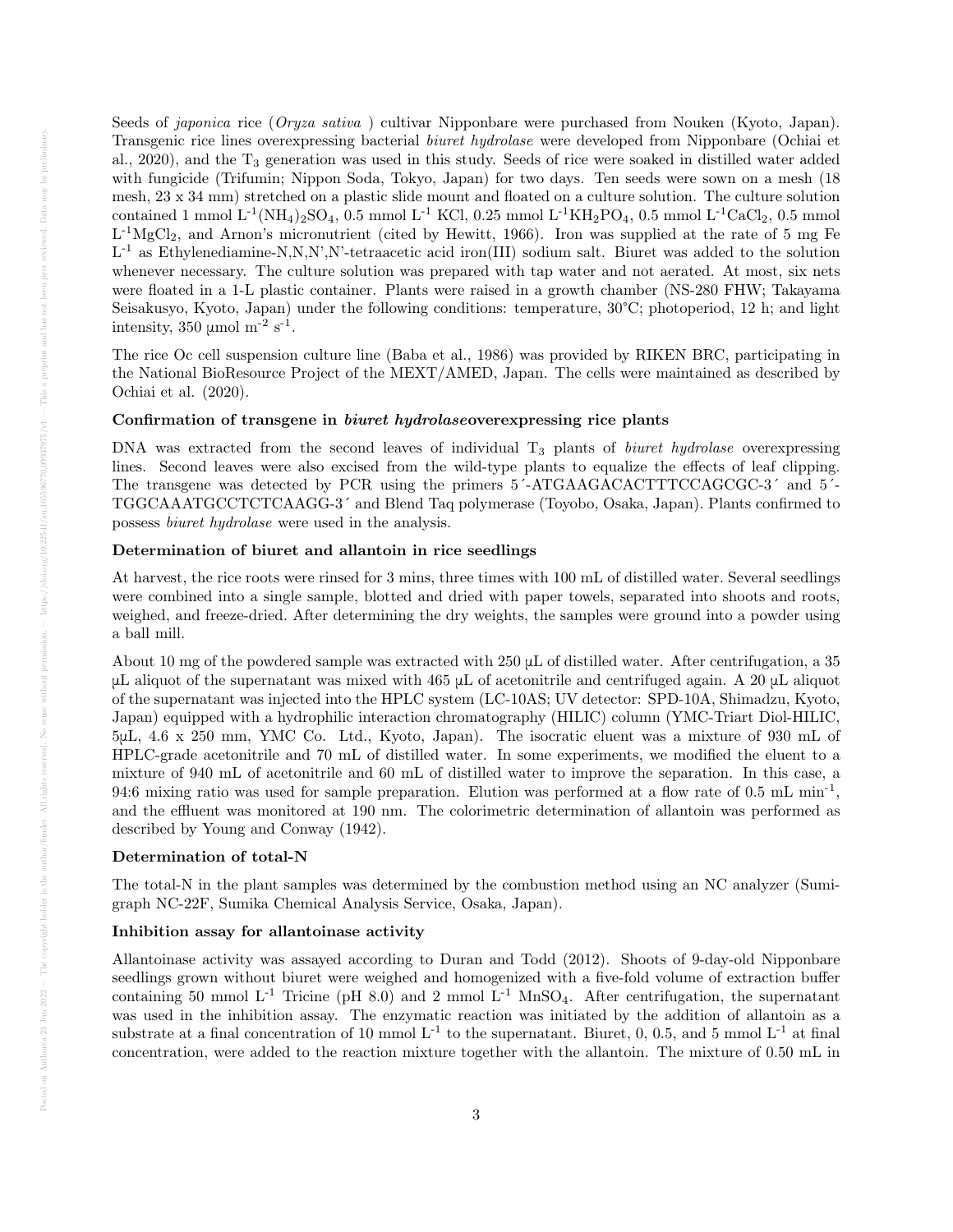a total was incubated at 30 ºC for 30 min, and the reaction was stopped by adding 0.25 mL of 0.15 mol L<sup>-1</sup>HCl. Allantoic acid in the reaction mixture was colorimetrically determined (Young & Conway, 1942). The allantoic acid content of the crude extract was also determined and subtracted.

Protein concentrations in the crude extracts were determined by the Bradford method using Protein Assay CBB Solution (Nacalai Tesque, Kyoto, Japan).

## Gene expression analysis

Rice plants were grown with and without  $0.3 \text{ mmol L}^{-1}$  biuret supplementation in the culture solution. Fourto seven-day-old seedlings were harvested during the light period. Two to four plants were combined into a single sample. Total RNA was extracted from roots and shoots using the Plant Total RNA Extraction Miniprep System (Viogene, Taipei, Taiwan). First-strand cDNA was synthesized from total RNA using oligo dT primers and ReverTra Ace polymerase (Toyobo, Osaka, Japan). Quantitative real-time RT-PCR was performed using the TP850 Thermal Cycler Dice Real Time System Single (Takara Bio, Shiga, Japan) and THUNDERBIRD SYBR qPCR MIX (Toyobo, Osaka, Japan). Primer pairs used for target genes were 5´-CTGGAGCGTGCTATGTTTCA-3´ and 5´-AGCTTGTGGACCACCAAAAC-3´for xanthine oxidase, 5<sup> $-$ </sup>TCAGCTAAGGATGCCGAACC-3<sup> $\prime$ </sup> and 5<sup> $-$ </sup>ATGGTCCCGTGTGGTTCATC-3<sup> $\prime$ </sup> forurate oxidase , 5´-TAACGTCGCTCCTGGTTTCT-3´ and 5´-ACAGAGGGACATGGAAATGC-3´ for allantoin synthase , 5´-AACGCATACCCGATGTTCAG-3´ and 5´- TGTCTTTCATCGCACGTTGC-3´ forallantoinase, and  $5'-TGAACCAGCAACACCAAT-3'$  and  $5'-GCCACTTCAGGCTCTTGTTC-3'$  for ureide permease 1 , 5´-CTCTGCTGTACATGCCTCCA-3´ and 5´-TGTTTGGTTCCACACTTCCA-3´ forureide permease 2, 5<sup>2</sup>-GAGAAGAGGCGATCCATCAA-3<sup>2</sup> and 5<sup>2</sup>-CGAGAAGAGGGAGAAGCAGA-3 for ureide permease  $3$ . The expression levels of the genes were normalized to the mean expression level of Ubiquitin (primer pairs: 5´-AGAAGGAGTCCACCCTCCACC-3´ and 5´-GCATCCAGCACAGTAAAACACG-3´; Yamaji & Ma, 2009) and Actin 1 (primer pairs: 5<sup>2</sup>-ATCCTTGTATGCTAGCGGTCGA-3<sup>2</sup> and 5<sup>2</sup> ATCCAACCGGAGGATAGCATG-3´; Caldana et al., 2007).

## Metabolome analysis in rice suspension cells

Biuret treatment was initiated by subculturing 2 mL of seven-day-old cell suspension into 80 mL of the medium supplemented with or without  $0.3 \text{ mmol } L^{-1}$  biuret. Then, cells were harvested three and five days after subculturing. Cells were collected by suction filtration, rinsed with distilled water, frozen with liquid nitrogen, and stored at -80 °C until analysis. Samples were prepared in duplicate.

Metabolomic analysis was done by the Kazusa DNA Research Institute, Kisarazu, Chiba, Japan. Briefly, rice cells were extracted with methanol. A 5-μL aliquot of the extract was analyzed using liquid chromatographymass spectrometry (LC-MS). LC-MS analysis was conducted on an Agilent 1200 series LC system (Agilent Technologies, Santa Clara, CA, USA) equipped with a TSK-GEL ODS-100V column ( $5\mu$ m,  $3 \times 50$  mm; Tosoh, Tokyo, Japan) and connected to an LTQ ORBITRAP XL mass spectrometer (Thermo Fisher Scientific, Waltham, MS, US). The gradient mobile phase consisted of 0.1% formic acid in water (solution A), and acetonitrile (solution B). MS detection was performed using positive-ion mode electrospray ionization. The data were converted into text files using the MSGet software (http://www.kazusa.or.jp/komics/software/MSGet) and then organized using the PowerGet software (Sakurai et al., 2014).

Peaks detected in both the replicates of at least one of the four sample groups were used for subsequent analysis. Statistical analyses were performed using the R software (R Core Team, Vienna, Austria). The peak intensities were log2 transformed and then normalized to the median of each sample, and the missing values were replaced by half the value of the minimum peak intensity. The Welch's t-test was used to test the differences between the means of the two groups. The annotation information provided by Kazusa DNA Research Institute and a web program Metaboanalyst 5.0 (Pang et al., 2021) was used to identify candidate compounds for the peaks.

#### Results

## Biuret accumulation in rice seedlings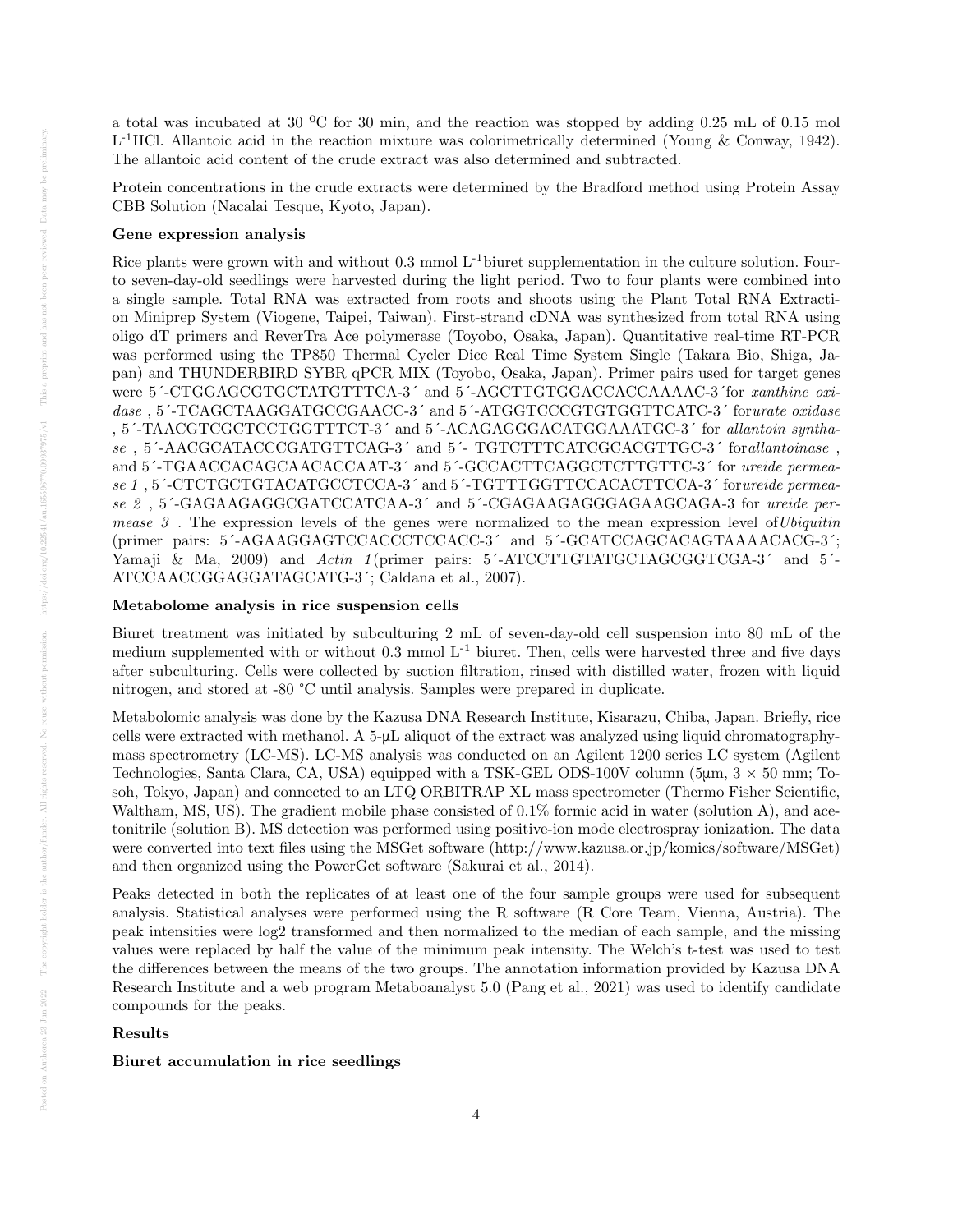First, biuret concentration was determined in 7-day-old rice (Nipponbare) seedlings grown with 0, 0.1, and  $0.3$  mmol  $L^{-1}$  biuret supplemented in the culture solution. Visual observation showed chlorosis on the leaves of plants under 0.3 mmol L-1 biuret treatment. The root and shoot dry weights were not significantly different among treatments. However, shoot dry weights tended to decrease with an increasing biuret concentration in the culture solution (Fig. 1a). Biuret concentration in roots and shoots increased with its concentration increase in the culture solution (Fig. 1b). Consistent with the previous<sup>15</sup>N-labeled biuret uptake experiment (Ochiai et al., 2020), the biuret concentration in the shoots was higher than that in the roots, suggesting that biuret accumulated in the shoots with the transpirational volume flow.

The biuret concentration was also determined for 9-day-old transgenic rice lines overexpressing bacterium biuret hydrolase under the control of a modified CaMV35S promoter. The dry weight of the wild-type plants was significantly reduced by 0.3 mmol L<sup>-1</sup>biuret in the culture solution (Fig. 1d). In contrast, biuret injury was alleviated in the *biuret hydrolase* overexpressing lines grown in the same container (Fig. 1d, Supplemental Fig. S1). Biuret was not detected in *biuret hydrolase* overexpressing plants grown with 0.3 mmol  $L^{-1}$  biuret (Fig. 1f). The results indicated that excess biuret in plants was the cause of biuret injury.

#### Allantoin accumulation in rice seedlings

The allantoin concentration in rice plants determined by HPLC was consistent with that measured by the colorimetric method (Supplementary Fig. S2). The allantoin concentration in 7-day-old wild-type rice was higher in the roots than in the shoots. However, the allantoin concentration in roots did not differ among treatments. On the other hand, the shoot allantoin concentration was significantly higher in plants under 0.3 mmol  $L^{-1}$  biuret treatment than in control and 0.1 mmol  $L^{-1}$  biuret-treated plants. The shoot total N concentrations were 51.7, 49.8, and 49.4 mg  $g^{-1}$  dw for plants grown with 0, 0.1, and 0.3 mmol  $L^{-1}$  biuret, and there was no significant difference among treatments ( $p < 0.05$ , Tukey's test).

The shoot allantoin concentration of the 9-day-old biuret hydrolase overexpressing plants under 0.3 mmol L<sup>-1</sup>biuret toxicity was not different from that of the control (Fig. 1f). This indicated that there was no increase in allantoin accumulation in the absence of injury. The root allantoin concentration of biuret-treated plants was lower than that of the control in the wild-type and line B-2-3-3 plants (Fig. 1f).

In the purine degradation pathway, the primary substrate xanthine is oxidized to uric acid by xanthine dehydrogenase (XDH). Uric acid is then oxidized to allantoin via 5-hydroxyisourate and 2-oxo-4-hydroxy-4-carboxy-5-ureido-imidazoline. These steps are catalyzed by two enzymes, uric acid oxidase (UOX) and bifunctional allantoin synthase (ALNS). Allantoin is then hydrolyzed to allantoic acid by allantoinase (ALN).

First, we examined whether biuret inhibited ALN activity. In the assay using crude extracts prepared from shoots of rice seedlings grown without biuret and  $5 \text{ mmol } L^{-1}$  allantoin as the substrate, biuret up to  $5 \text{ mmol}$ L<sup>-1</sup> did not inhibit the allantoic acid-producing activity of ALN (Fig. 2).

The expression levels of genes in the purine degradation pathway were then analyzed. The relative expression level of  $OsXDH(Os03g0429800)$ ,  $OsUO$  (Os01g0865100),  $OsALNS(Os03g0390700)$ , and  $OsALN$ (Os04g0680400) was not changed by the  $0.3$  mmol  $L^{-1}$  biuret treatment in 4 to 7-day-old seedlings. However, there was a significant increase in the expression level of  $OsUO$  in the 5-day-old seedlings (Fig. 3a-d).

Additionally, the expression levels of the putative allantoin transporter gene OsUPS1 (ureide permease 1,  $Os12g0503000$ ) and the two homologous genes  $OsUPS2$  ( $Os12g0502800$ ) and  $OsUPS3$  ( $Os12g0503300$ ) were examined. OsUPS1 is a homolog of Arabidopsis AtUPS1, which codes the gene of an allantoin transporter (Desimone et al., 2002). The biuret treatment significantly reduced the expression level of OsUPS1 in the shoots of 5-to 7-day-old seedlings (Fig. 3e). The expression levels of OsUPS2 in the roots of 5 and 7-day-old seedlings and in shoots of 7-day-old seedlings were significantly higher in plants grown with biuret than in control plants.

Allantoin concentration in 8-day-old seedlings that were grown with plants used for gene expression analysis was significantly higher in shoots under biuret treatment than in the control plants (Fig. 3f).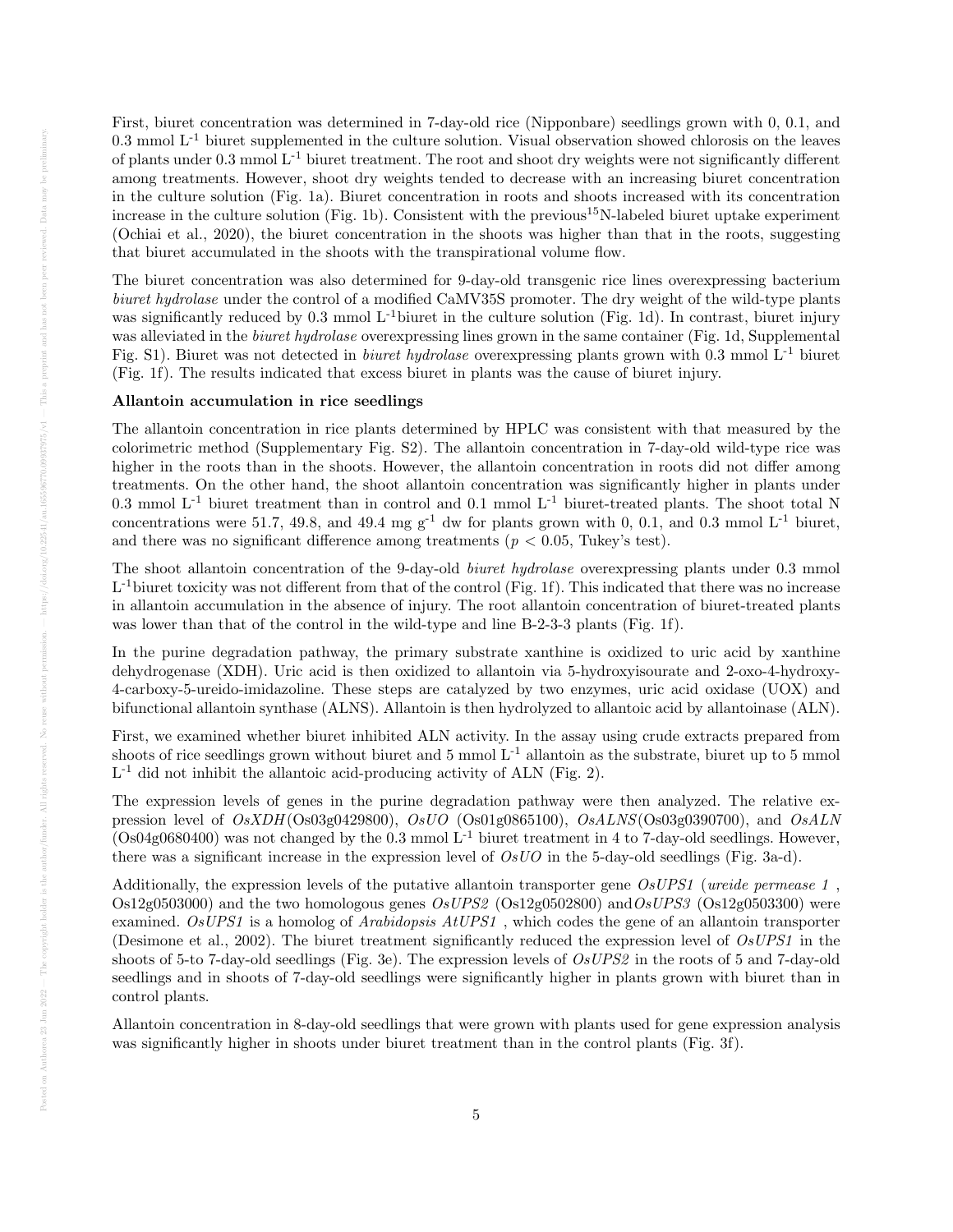#### Metabolite changes in rice suspension cells under biuret toxicity

We performed metabolome analysis using suspension-cultured rice cells to comprehensively investigate the changes in metabolites under biuret toxicity. Metabolites of rice suspension cells at two-time points, day 3 (d3) and day 5 (d5) after subculturing, for two treatments, biuret treatment supplied 0.3 mmol L-1 biuret and a control treatment without biuret, were analyzed using LC-MS technique. Of the 3,566 peaks detected (Supplementary Data S1), 993 peaks detected in replicates of at least one of the four sample groups were used for subsequent analysis.

Principal component analysis (PCA) was performed to compare the metabolic profiles of rice suspension cells. The first principal component (PC1) accounted for 25.3% of the total variance, the second (PC2) for 21.2%, and the third (PC3) for 15.9%. Figure 1 shows the score plots for PC1 and PC2. These two components clearly separated the four sample groups (Fig. 4). Increasing the culture period increased the PC1 scores, and the biuret group had a smaller PC1 score than the control group. Meanwhile, increasing the culture period decreased the PC2 scores, and the biuret treatment accelerated this decrease. PC1 may be a growth component and PC2 an aging component.

We then compared the mean peak intensities between the control and biuret groups. After excluding one peak that was considered an artifact due to the assignment of different ids to the same compound in different samples, 38 peaks showed significantly different intensities between the two groups (Fig. 5).

Only two of these peaks, id 310 and id 326, matched the standard compounds. They were identified as citrulline and citrulline-related compounds, indicating that citrulline accumulated in the biuret-treated rice suspension cells (Fig. 5). Citrulline is a non-proteinaceous amino acid with an ureido group, and thus, it was shown that biuret excess caused accumulation of a N-rich compound in cultured cells.

Additionally, the intensity of the peak id 1202 showed a marked increase in the number of biuret-treated cells (Fig. 5). Two possible compounds responsible for this peak were  $C_{14}H_{20}N_6O_5S_1$  and  $C_{21}H_{20}O_7$ . Peak id 1240, having nearly the same retention time and  $m/z$  value of 2.00 greater, indicated that peak 1202 was a sulfur-containing compound. Therefore, it was shown that  $S$  -adenosyl homocysteine (SAH) was highly accumulated in biuret-treated cells.

SAH is a byproduct of methylation reactions using  $S$ -adenosylmethionine as a methyl donor and is a potential competitive inhibitor of methylation reactions. SAH is associated with DNA hypomethylation (Huang et al., 2019; Rocha et al., 2005). Thus, the accumulation of SAH observed here could be related to the upregulation of many stress-related genes in rice suspension cells under biuret toxicity (Ochiai et al., 2020).

No peaks that could be attributed to allantoin were detected in this analysis, and no differences between the treatment groups were observed.

## Discussion

No biuret was detected in *biuret hydrolase* overexpressing lines grown with 0.3 mmol  $L^{-1}$  biuret, whereas significant amounts of biuret accumulated in control plants (Fig 1). Combined with the results of previous  $15$ N-labelled biuret uptake experiments (Ochiai et al., 2020), *biuret hydrolase* overexpressing rice plants took up biuret but decomposed most of it in plants. On the other hand, wild-type rice seemingly accumulated biuret without decomposing it. The alleviation of biuret injury in the biuret hydrolase overexpressing lines (Fig 1c, Supplemental Fig. S1) indicates that the excess accumulation of biuret in plants was the cause of injury. Under a uniform distribution of biuret in tissue water, the shoot biuret concentration in wild-type rice seedlings grown with 0.1 and 0.3 mmol  $L^{-1}$  biuret were found to be 0.5 and 1.8 mmol  $L^{-1}$ , respectively. This suggests that a relatively high biuret concentration in plants is needed to cause injury, and nonspecific effects of biuret such as hydrogen bonding with polar residues are the cause of injury. The severity of biuret toxicity in wild-type plants, however, differed among trials, even when the biuret concentration in plants was nearly the same (Fig. 1), suggesting the presence of factors that enhance or alleviate biuret injury. To investigate the metabolic steps that are specifically inhibited, we plan to search for binding partners using affinity.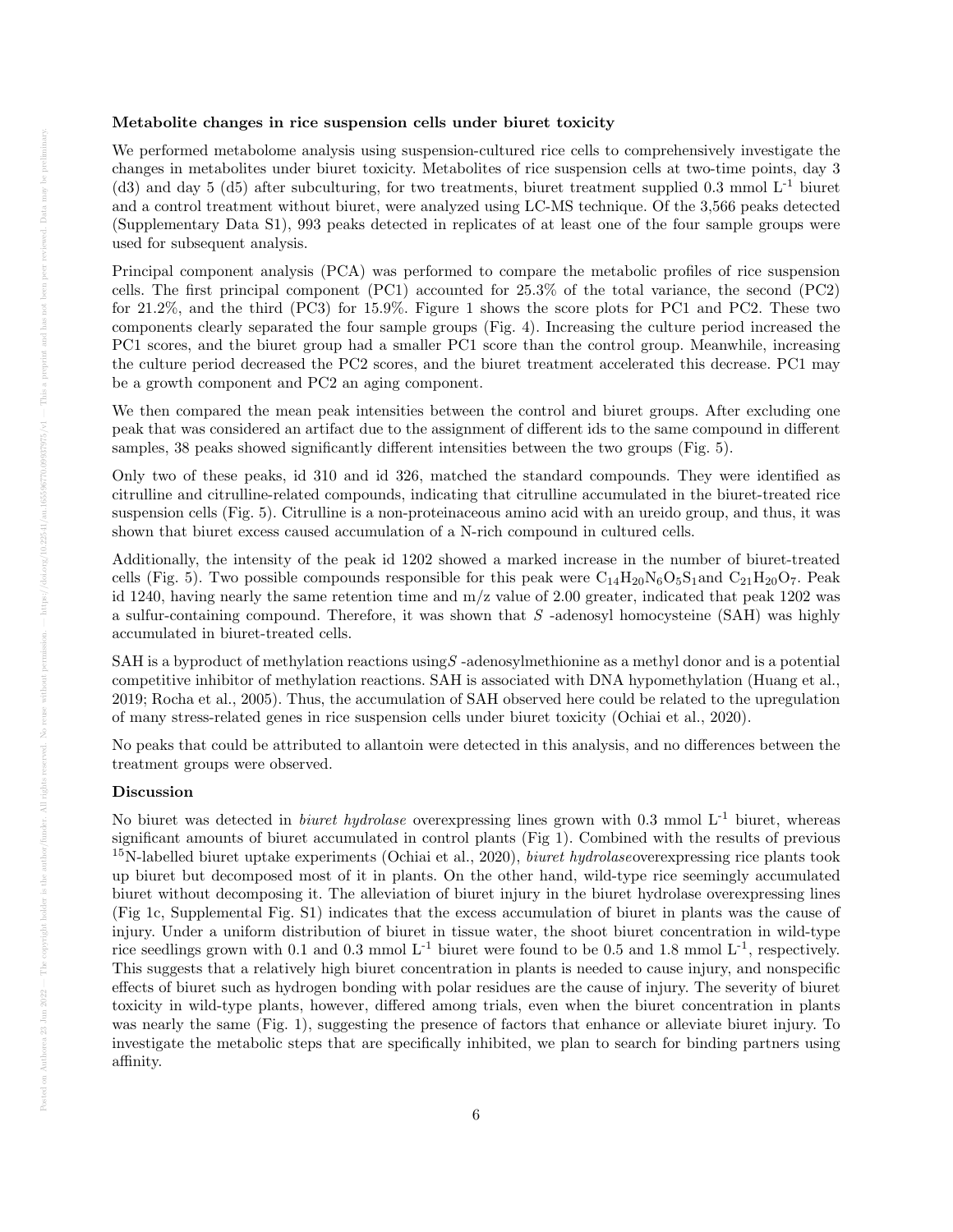Biuret-injured rice shoots accumulated higher concentrations of allantoin than control plants (Fig. 1c, 1f). This was contrary to our assumption that biuret might inhibit the metabolism of ureide compounds, since biuret in our study did not inhibit ALN activity (Fig. 2). The existing knowledge about factors that affect the allantoin concentration in non-leguminous plants includes growing substrate (Wang et al., 2007), N sufficiency status or C/N ratio (Casartelli et al., 2019; Lee et al., 2018; Lescano et al., 2020), the form of N in the N source (Lescano et al., 2020), and environmental stress (Casartelli et al., 2019; Kaur et al., 2021; Lescano et al., 2016; Nourimand and Todd, 2016; Watanabe et al., 2013). In our study, there were no differences in the conditions around the roots other than the biuret concentration, and there were no differences in the total-N concentration in the shoots, indicating that the allantoin accumulation observed here occurred due to changes in the form of the assimilated N within rice seedlings.

Downregulation of the expression of ALN is often reported in plants under environmental stress, as a mechanism of allantoin accumulation (Casartelli et al., 2019; Lescano et al., 2016). In contrast, an increase in the expression level of OsALN following allantoin accumulation was observed in the shoots of N-deficient rice plants (Lee et al., 2018). In our study, the expression level of  $OsALN$  in rice seedlings under the control condition and those grown with  $0.3 \text{ mmol } L^{-1}$  biuret was not different; nevertheless, the allantoin concentration was higher in the biuret-treated plants (Fig. 3d). However, in another independent experiment performed by us, the expression of the  $OsALN$  was suppressed by biuret (Fig. S3). It is, therefore, difficult to generalize the relationship between allantoin accumulation and  $ALN$  expression. It most probably is influenced by the severity of the stress.

Additionally, the expression levels of the genes involved in allantoin synthesis were essentially unchanged by biuret toxicity (Fig. 3a–d). Therefore, one possible mechanism for allantoin accumulation under biuret toxicity could be the increased amount of degraded purine base. Another explanation could be the change in the distribution of allantoin within the plant by controlling transport activity. Biuret, most likely, induced suppression of the putative allantoin transporter gene OsUPS1 in the shoots (Fig. 3e). OsUPS1 is supposedly related to the long-distance transport of allantoin because it is localized to plasma membrane and expressed around vascular tissues (Redillas et al., 2019). Additionally, the expression of OsUPS2had also increased in roots and shoots at several time points because of biuret (Fig. 3f). Given that there are no previous studies on the function of OsUPS2 , the significance of this increase is unknown at this time.

No peaks corresponding to allantoin were detected in the metabolome analysis performed using rice suspension cells, irrespective of the treatment. However, another nitrogenous compound, citrulline, significantly increased in the biuret-treated cells (Fig. 5). Citruline is a non-proteinous amino acid abundant in Cucurbitaceae plants (reference) and accumulates substantially in wild watermelons (Citrullus lanatus ), native to deserts, under drought stress (Kawasaki et al., 2000). Its accumulation have also been observed inArabidopsis thaliana under low  $CO<sub>2</sub>$  (Blume et al., 2019). Citrulline is considered a scavenger of hydroxyl radicals (Akashi et al., 2001) or NH<sup>4</sup> <sup>+</sup> (Blume et al., 2019; Joshi and Fernie, 2017). Regarding the latter, Blume et al. (2019) suggested that photorespiration is the origin of  $NH_4$ <sup>+</sup> reassimilated as citrulline. However,  $NH_4$ <sup>+</sup> produced by protein degradation or from  $NH_4$ <sup>+</sup> providing N source may also have contributed to the assimilation of citrulline, since the rice suspension-cultured cells were grown in the dark.

To conclude, we demonstrated the accumulation of two N-rich compounds, allantoin in intact rice seedlings, and citrulline in suspension-cultured cells under biuret toxicity. Although these compounds may be involved as functional molecules in the response to biuret excess, rice plants might have to modulate N compounds to assimilate or reduce surplus  $NH_4$ <sup>+</sup> ions produced in cells because of environmental stress. We are currently conducting experiments to investigate the effect of different N supply levels and N sources on biuret injury in rice plants to clarify the significance of accumulating these N-rich compounds under biuret toxicity.

#### Acknowledgment

We thank Ms. Megumi Nishi for preparing the rice cell samples used in metabolome analysis. This work was supported in part by JSPS KAKENHI (Grant Number JP19K05755).

Author contributions: KO and TM conceived and designed the research. KO and YN performed ex-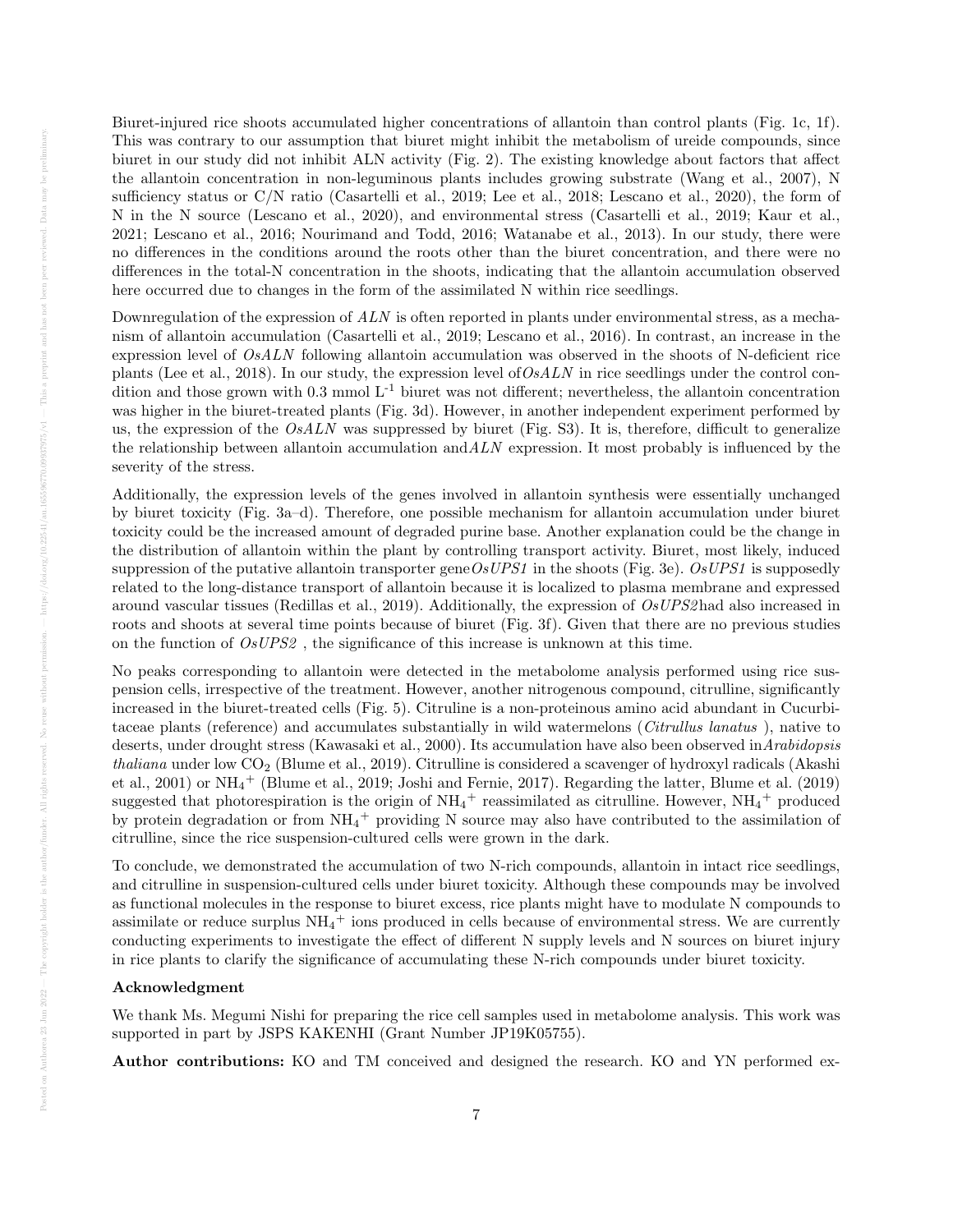periments and analyzed the data. AU generated biuret hydrolase overexpressing rice lines. KO wrote the manuscript with input from other authors.

Funding: This work was supported in part by JSPS KAKENHI Grant Number JP19K05755.

## References

Akashi, K., Miyake, C., & Yokota, A. (2001). Citrulline, a novel compatible solute in drought-tolerant wild watermelon leaves, is an efficient hydroxyl radical scavenger. FEBS Letters, 508, 438-442. https://doi.org/10.1016/s0014-5793(01)03123-4

Aukema, K. G., Tassoulas, L. J., Robinson, S. L., Konopatski, J. F., Bygd, M. D., & Wackett, L. P. (2020). Cyanuric acid biodegradation via biuret: physiology, taxonomy, and geospatial distribution. Applied and Environmental Microbiology, 86, e01964-19. https://doi.org/10.1128/AEM.01964-19

Baba A., Hasezawa S., Syōno K., (1986) Cultivation of rice protoplasts and their transformation mediated by Agrobacterium spheroplasts, Plant and Cell Physiology ,27, 463–471. https://doi.org/10.1093/oxfordjournals.pcp.a077122

Blume, C., Ost, J., Mühlenbruch, M., Peterhänsel, C., & Laxa, M. (2019). Low  $CO<sub>2</sub>$  induces urea cycle intermediate accumulation in Arabidopsis thaliana. PloS One, 14, e0210342. https://doi.org/10.1371/journal.pone.0210342

Caldana, C., Scheible, W. R., Mueller-Roeber, B., & Ruzicic, S. (2007). A quantitative RT-PCR platform for high-throughput expression profiling of 2500 rice transcription factors. Plant Methods, 3, 7. https://doi.org/10.1186/1746-4811-3-7

Cameron, S. M., Durchschein, K., Richman, J. E., Sadowsky, M. J., & Wackett, L. P. (2011). A new family of biuret hydrolases involved in S-triazine ring metabolism. ACS Catalysis, 2011, 1075–1082. https://doi.org/10.1021/cs200295n

Casartelli, A., Melino, V. J., Baumann, U., Riboni, M., Suchecki, R., Jayasinghe, N. S., Mendis, H., Watanabe, M., Erban, A., Zuther, E., Hoefgen, R., Roessner, U., Okamoto, M., & Heuer, S. (2019). Opposite fates of the purine metabolite allantoin under water and nitrogen limitations in bread wheat. Plant Molecular Biology, 99, 477–497. https://doi.org/10.1007/s11103-019-00831-z

Collier, R., & Tegeder, M. (2012). Soybean ureide transporters play a critical role in nodule development, function and nitrogen export.The Plant Journal, 72, 355–367. https://doi.org/10.1111/j.1365- 313X.2012.05086.x

Desimone, M., Catoni, E., Ludewig, U., Hilpert, M., Schneider, A., Kunze, R., Tegeder, M., Frommer, W. B., & Schumacher, K. (2002). A novel superfamily of transporters for allantoin and other oxo derivatives of nitrogen heterocyclic compounds in Arabidopsis. The Plant Cell, 14, 847–856. https://doi.org/10.1105/tpc.010458

Duran, V. A., & Todd, C. D. (2012). Four allantoinase genes are expressed in nitrogen-fixing soybean. Plant Physiology and Biochemistry, 54, 149–155. https://doi.org/10.1016/j.plaphy.2012.03.002

Esquirol, L., Peat, T. S., Wilding, M., Lucent, D., French, N. G., Hartley, C. J., Newman, J., & Scott, C. (2018). Structural and biochemical characterization of the biuret hydrolase (BiuH) from the cyanuric acid catabolism pathway of Rhizobium leguminasorum bv. viciae 3841. PLoS One , 13, e0192736. https://doi.org/10.1371/journal.pone.0192736

Hewitt, E. J. (1966). The composition of the nutrient solution. In Sand and Water Culture Methods Used in the Study of Plant Nutrition (eds E. J. Hewitt), pp 190. Farnham Royal Bucks, Commonwealth Agricultural Bureaux, Slough, UK.

Huang, X. Y., Li, M., Luo, R., Zhao, F. J., & Salt, D. E. (2019). Epigenetic regulation of sulfur homeostasis in plants. Journal of Experimental Botany, 70, 4171–4182. https://doi.org/10.1093/jxb/erz218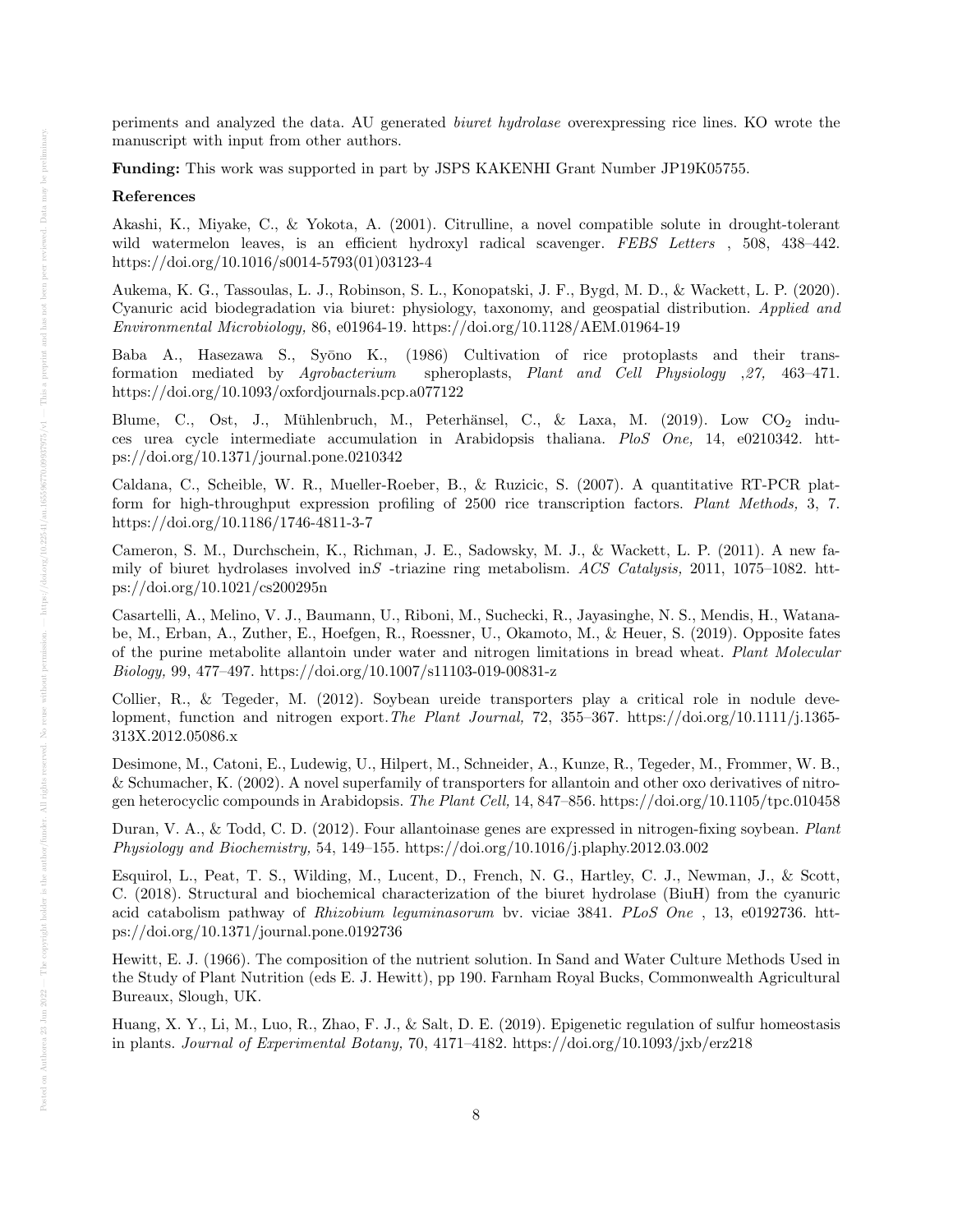Joshi, V., & Fernie, A. R. (2017). Citrulline metabolism in plants.Amino Acids, 49, 1543–1559. https://doi.org/10.1007/s00726-017-2468-4

Kaur, H., Chowrasia, S., Gaur, V. S., & Mondal T. K. (2021). Allantoin: Emerging role in plant abiotic stress tolerance. Plant Molecular Biology Reporter, 39, 648–661. https://doi.org/10.1007/s11105-021-01280-z

Kawasaki, S., Miyake, C., Kohchi, T., Fujii, S., Uchida, M., & Yokota, A. (2000). Responses of wild watermelon to drought stress: accumulation of an ArgE homologue and citrulline in leaves during water deficits. Plant  $\mathcal C$  Cell Physiology, 41, 864–873. https://doi.org/10.1093/pcp/pcd005

Lee, D. K., Redillas, M., Jung, H., Choi, S., Kim, Y. S., & Kim, J. K. (2018). A nitrogen molecular sensing system, comprised of the ALLANTOINASE and UREIDE PERMEASE 1 genes, can be used to monitor N status in rice. Frontiers in Plant Science, 9, 444. https://doi.org/10.3389/fpls.2018.00444

Lescano, C. I., Martini, C., González, C. A., & Desimone, M. (2016). Allantoin accumulation mediated by allantoinase downregulation and transport by Ureide Permease 5 confers salt stress tolerance to Arabidopsis plants. Plant Molecular Biology, 91, 581–595. https://doi.org/10.1007/s11103-016-0490-7

Lescano, I., Devegili, A. M., Martini, C., Tessi, T. M., González, C. A., & Desimone, M. (2020). Ureide metabolism in Arabidopsis thaliana is modulated by C:N balance. Journal of plant research, 133, 739–749. https://doi.org/10.1007/s10265-020-01215-x

Mikkelsen R.L. (1990). Biuret in urea fertilizer. Fertilizer research, 26, 311-318.

Nourimand, M., & Todd, C. D. (2016). Allantoin Increases Cadmium Tolerance in Arabidopsis via Activation of Antioxidant Mechanisms.Plant & Cell Physiology, 57, 2485–2496. https://doi.org/10.1093/pcp/pcw162

Ochiai, K., Uesugi, A., Masuda, Y., Nishii, M., & Matoh, T. (2020). Overexpression of exogenous biuret hydrolase in rice plants confers tolerance to biuret toxicity. Plant Direct, 4, e00290. https://doi.org/10.1002/pld3.290

Ogata T. & Yamamoto M. (1959). Effects of biuret on the metabolism of germinating plant. I. Japanese Journal of Soil Science and Plant Nutrition, 29, 549-555. (in Japanese )

Pang, Z., Chong, J., Zhou, G., de Lima Morais, D. A., Chang, L., Barrette, M., Gauthier, C., Jacques, P. E., ´ Li, S., & Xia, J. (2021). MetaboAnalyst 5.0: narrowing the gap between raw spectra and functional insights. Nucleic Acids Research, 49, W388–W396. https://doi.org/10.1093/nar/gkab382

Redillas, M., Bang, S. W., Lee, D. K., Kim, Y. S., Jung, H., Chung, P. J., Suh, J. W., & Kim, J. K. (2019). Allantoin accumulation through overexpression of *ureide permease1* improves rice growth under limited nitrogen conditions. Plant Biotechnology Journal, 17, 1289–1301. https://doi.org/10.1111/pbi.13054

Robinson, S. L., Badalamenti, J. P., Dodge, A. G., Tassoulas, L. J., & Wackett, L. P. (2018). Microbial biodegradation of biuret: defining biuret hydrolases within the isochorismatase superfamily. *Environmental* microbiology, 20, 2099–2111. https://doi.org/10.1111/1462-2920.14094

Rocha, P. S., Sheikh, M., Melchiorre, R., Fagard, M., Boutet, S., Loach, R., Moffatt, B., Wagner, C., Vaucheret, H., & Furner, I. (2005). The Arabidopsis HOMOLOGY-DEPENDENT GENE SILENCING1 gene codes for anS -adenosyl-L-homocysteine hydrolase required for DNA methylation-dependent gene silencing. The Plant Cell, 17, 404–417. https://doi.org/10.1105/tpc.104.028332

Sakurai, N., Ara, T., Enomoto, M., Motegi, T., Morishita, Y., Kurabayashi, A., Iijima, Y., Ogata, Y., Nakajima, D., Suzuki, H., & Shibata, D. (2014). Tools and databases of the KOMICS web portal for preprocessing, mining, and dissemination of metabolomics data. BioMed research international, 2014, 194812. https://doi.org/10.1155/2014/194812

Schubert K. R. (1986). Products of biological nitrogen fixation in higher plants: Synthesis, transport, and metabolism. Annual Review of Plant Physiology, 37, 539–574.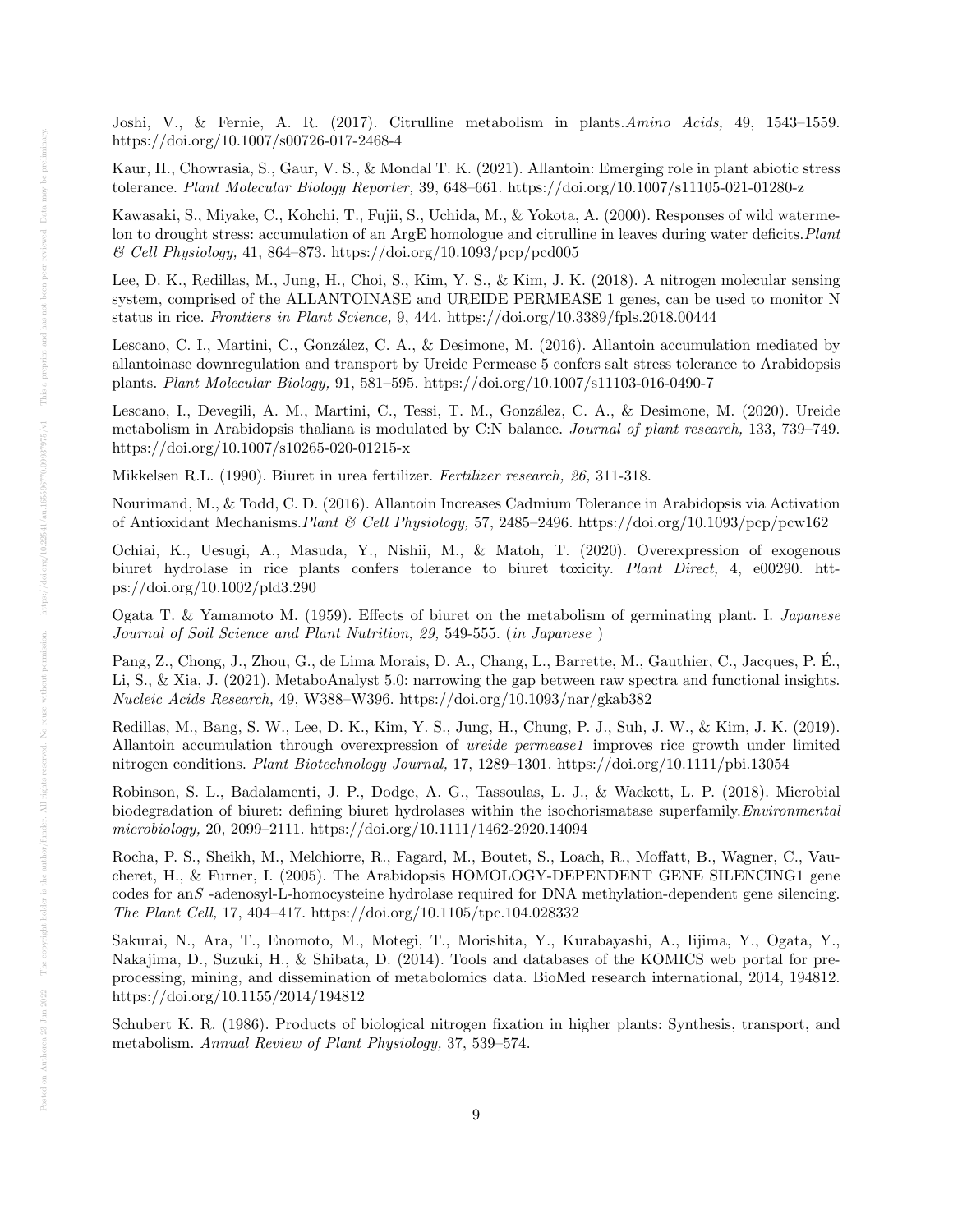Soltabayeva, A., Srivastava, S., Kurmanbayeva, A., Bekturova, A., Fluhr, R., & Sagi, M. (2018). Early senescence in older leaves of low nitrate-grown atxdh1 uncovers a role for purine catabolism in n supply. Plant Physiology, 178, 1027–1044. https://doi.org/10.1104/pp.18.00795

Wang, P., Kong, C. H., Hu, F., & Xu, X. H. (2007). Allantoin involved in species interactions with rice and other organisms in paddy soil.Plant and Soil, 296, 43–51. https://doi.org/10.1007/s11104-007-9288-3

Watanabe, S., Matsumoto, M., Hakomori, Y., Takagi, H., Shimada, H., & Sakamoto, A. (2014). The purine metabolite allantoin enhances abiotic stress tolerance through synergistic activation of abscisic acid metabolism. Plant, Cell & Environment, 37, 1022–1036. https://doi.org/10.1111/pce.12218

Webster, G. C., Berner, R. A., & Gansa, A. N. (1957). The effect of biuret on protein synthesis in plants. Plant Physiology, 32, 60–61. https://doi.org/10.1104/pp.32.1.60

Yamaji, N., & Ma, J. F. (2009). A transporter at the node responsible for intervascular transfer of silicon in rice. The Plant Cell, 21, 2878–2883. https://doi.org/10.1105/tpc.109.069831

Young, E.Z., & Conway C.F. (1942). On the estimation of allantoin by the riminischryver reaction. *Journal* of Biological Chemistry,142, 839-853, https://doi.org/10.1016/S0021-9258(18)45082-X

## Figure legend

**Figure 1** Effects of biuret on dry weight  $(a, d)$ , biuret concentration  $(b, e)$ , and allantoin concentration  $(c, d)$ f) in roots and shoots of 7-day-old wild-type rice plants  $(a-c)$  and 9-day-old *biuret hydrolase* overexpressing rice lines (d–f). Bars and circles represent mean and each sample, respectively. nd means not detected. (a–c) Wild-type plants were grown with 0, 0,1, and 0.3 mmol  $L^{-1}$  biuret supplemented in the culture solution. Ten seedlings were combined for a single sample. Different alphabets indicate significant difference among treatments in each organ ( $p < 0.05$ , Tukey's test,  $n = 3$ ). (d–f) Wild-type and two independent transgenic lines (B3-9-1 and B2-3-3) were grown with or without 0.3 mmol  $L^{-1}$  biuret in the culture solution. Four to six plants were combined into one sample. Gray and black bars represent control and biuret-treated plants, respectively. Asterisks indicate significant difference between the treatment (\*p< 0.05; \*\*p < 0.01, Welch's t-test,  $n = 3$ ).

Figure 2 Inhibitory effect of biuret for allantoinase activity. Crude extracts were prepared from shoots of 9-day-old rice seedlings hydroponically grown without biuret. Extracts were incubated at 30ºC with 10 mmol  $L^{-1}$  allantoin, 50 mmol  $L^{-1}$  Tricine-NaOH (pH8.0), 2mmol  $L^{-1}$ MnSO<sub>4</sub>, and the desired concentration of biuret for 30min. The amount of allantoic acid produced from allantoin was colorimetorically determined. Same shape symbols indicate a same crude extract. Crossbars represent the mean value. The means were not significantly different among treatments at 5% level (One-way ANOVA with blocking,  $n = 4$ ).

Figure 3 Relative expression of genes related to purine degradation and ureide metabolisms in roots and shoots of 4 to 7-day old rice seedlings. Rice plants were hydroponically grown under the control condition and 0.3 mmol  $L^{-1}$  biuret toxicity. (a-h) Relative expression levels of OsXO (a), OsUO (b), OsALNS (c), OsALN (d),  $OsUPS1$  (e),  $OsUPS2(f)$ , and  $OsUPS3$  (g). The expression levels were normalized to the expression of Ubiquitin and Actin1 and expressed in log2 scale. Gray and black symbols indicate control and biuret treated samples, respectively. Crossbars indicate means of the three samples. (h) Allantoin concentration in 8-day-old seedlings. Ten plants were combined for a single sample. Boxes indicate mean of three samples, and symbols indicate each sample. Asterisks indicate statistically significant difference between the treatments at the time point (Welch's t-test).  ${}^*p < 0.05;$   ${}^{**}p < 0.01;$   ${}^{***}p < 0.001$ .

Figure 4 Principal component analysis of metabolomics profile of control and biuret-treated rice suspension cells. Rice cells were transferred into a medium without biuret or with  $0.3 \text{ mmol } L^{-1}$  biuret and harvested 3 and 5 days after transfer. Closed symbols indicate control cells, and open symbols indicate biuret-treated cells. Circles indicate day 3 samples, and triangles indicate day 5 samples.

Figure 5 Normalized peak intensities of differentially accumulated metabolites between control and biuret treated rice suspension cells. Peaks with significantly different intensity between the control-group and biuret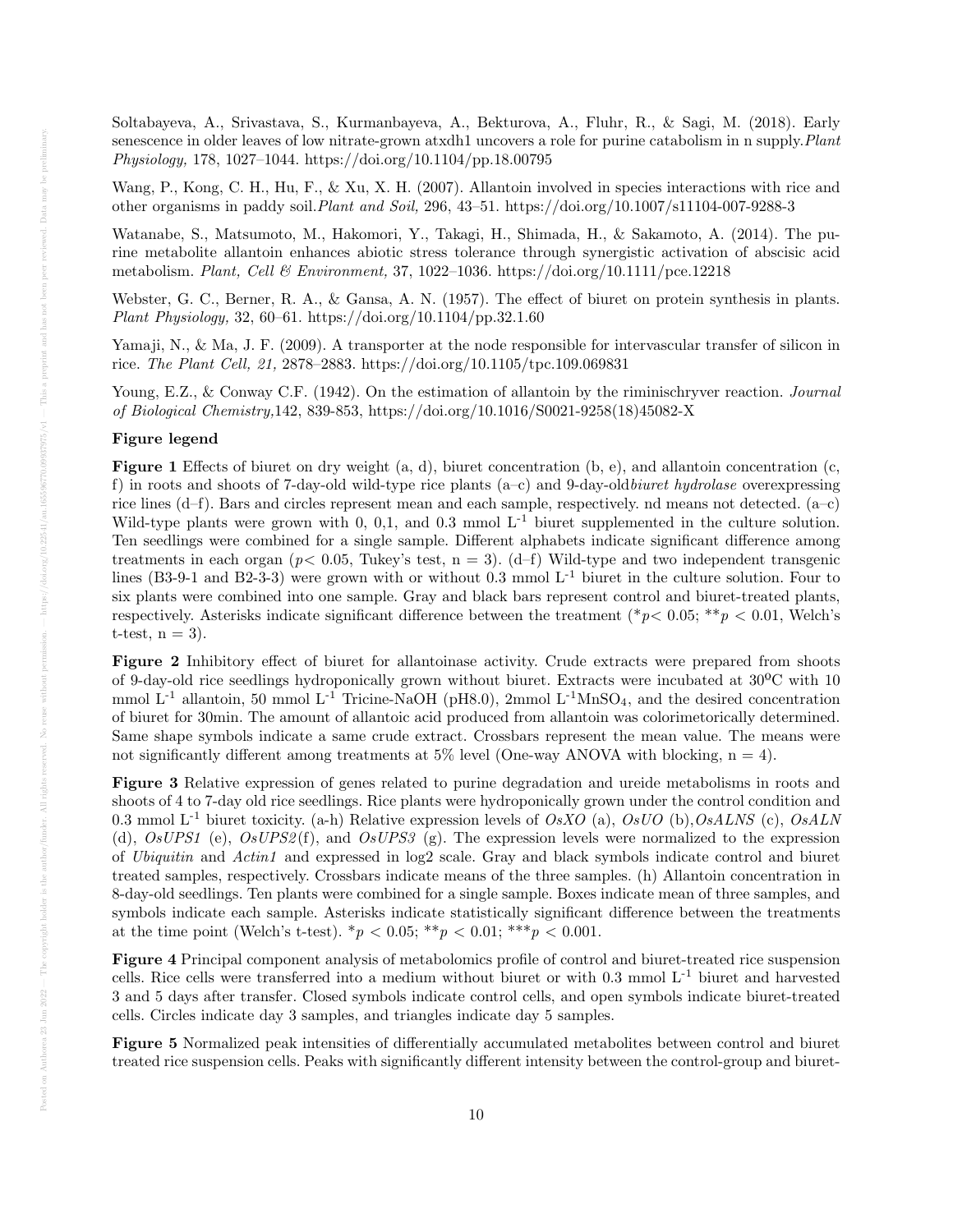group are shown in the list ( $p < 0.05$ , Welch's t-test,  $n = 4$ ). RT column indicate retention time in second. In the formula column, the formula is shown when the formula is uniquely determined from the  $m/z$  value, blank when there are multiple possible candidates, and unknown when there are no candidates. D3C: day 3 control cell sample; D3B: day 3 biuret-treated cell sample; D5C: day 5 control cell sample; D5B: day 5 biuret-treated cell sample.

#### Supplemental Materials

Supplemental Figure S1 Pictures of 9-day-old wild-type rice seedlings and two biuret hydrolase overexpressing lines. From left to right: wild type and overexpressing lines B3-9-1 and B2-3-3. Upper: seedlings grown in the control culture solution. Lower: seedlings grown in the culture solution supplemented with 0.3 mmol L-1 biuret. Bars show 10 cm.

Supplemental Figure S2 Allantoin concentration in 9-day-old rice shoots measured by colorimetric and HPLC-UV. Plants were grown hydroponically under the three biuret treatments. Control: plants did not receive biuret; NB: plants were grown without biuret for three days after sowing, and with  $0.3 \text{ mmol} L^{-1}$ biuret supplemented in the culture solution from the fourth day; BN: plants were grown with 0.3 mmol L<sup>-1</sup> biuret for 6 days after sowing and transferred to new culture solution without biuret on the seventh day. Fresh shoots of 9-day-old seedlings were ground under liquid  $N_2$  and extracted with 10-fold volume of distilled water. After centrifugation, the supernatant was used for allantoin determination. Gray boxes indicate mean allantoin concentration determined colorimetrically and black boxes indicate that determined by the HPLC method. Symbols indicate each sample. The statistical significance of the differences between the methods was determined through paired t-test  $(n = 2)$ . ns: not significant.

**Supplemental Figure S3** Relative expression levels of (a)  $OsALN$  and (b)  $OsUO$  in rice seedlings. Rice plants were hydroponically grown with or without  $0.3 \text{ mmol } L^{-1}$  biuret supplied in the culture solution. Measurements were made using plants grown in an independent trial, as shown in Figure 5. The relative expression levels were normalized to those of *Ubiquitin* and Actin1 and expressed on a log2 scale. Gray and black squares indicate control and biuret-treated plants, respectively; data represent the mean  $\pm$  SD (n = 4). Asterisks indicate statistically significant differences between treatments at the time point (Welch's t-test).  $*_p$  < 0.05;  $*_p$  < 0.01;  $**_p$  < 0.001.

Supplemental Data S1 Peak intensities in Metabolome analysis.

## Hosted file

image1.emf available at [https://authorea.com/users/309661/articles/574121-biuret-toxicity](https://authorea.com/users/309661/articles/574121-biuret-toxicity-induces-accumulation-of-nitrogen-rich-compounds-in-rice-plants)[induces-accumulation-of-nitrogen-rich-compounds-in-rice-plants](https://authorea.com/users/309661/articles/574121-biuret-toxicity-induces-accumulation-of-nitrogen-rich-compounds-in-rice-plants)

**Figure 1** Effects of biuret on dry weight  $(a, d)$ , biuret concentration  $(b, e)$ , and allantoin concentration  $(c, d)$ f) in roots and shoots of 7-day-old wild-type rice plants  $(a-c)$  and 9-day-old *biuret hydrolase* overexpressing rice lines (d–f). Bars and circles represent mean and each sample, respectively. nd means not detected. (a–c) Wild-type plants were grown with 0, 0,1, and 0.3 mmol  $L^{-1}$  biuret supplemented in the culture solution. Ten seedlings were combined for a single sample. Different alphabets indicate significant difference among treatments in each organ ( $p < 0.05$ , Tukey's test,  $n = 3$ ). (d–f) Wild-type and two independent transgenic lines (B3-9-1 and B2-3-3) were grown with or without 0.3 mmol  $L^{-1}$  biuret in the culture solution. Four to six plants were combined into one sample. Gray and black bars represent control and biuret-treated plants, respectively. Asterisks indicate significant difference between the treatment (\* $p$ < 0.05; \*\* $p$  < 0.01, Welch's t-test,  $n = 3$ ).

## Hosted file

image2.emf available at [https://authorea.com/users/309661/articles/574121-biuret-toxicity](https://authorea.com/users/309661/articles/574121-biuret-toxicity-induces-accumulation-of-nitrogen-rich-compounds-in-rice-plants)[induces-accumulation-of-nitrogen-rich-compounds-in-rice-plants](https://authorea.com/users/309661/articles/574121-biuret-toxicity-induces-accumulation-of-nitrogen-rich-compounds-in-rice-plants)

Figure 2 Inhibitory effect of biuret for allantoinase activity. Crude extracts were prepared from shoots of 9-day-old rice seedlings hydroponically grown without biuret. Extracts were incubated at 30ºC with 10